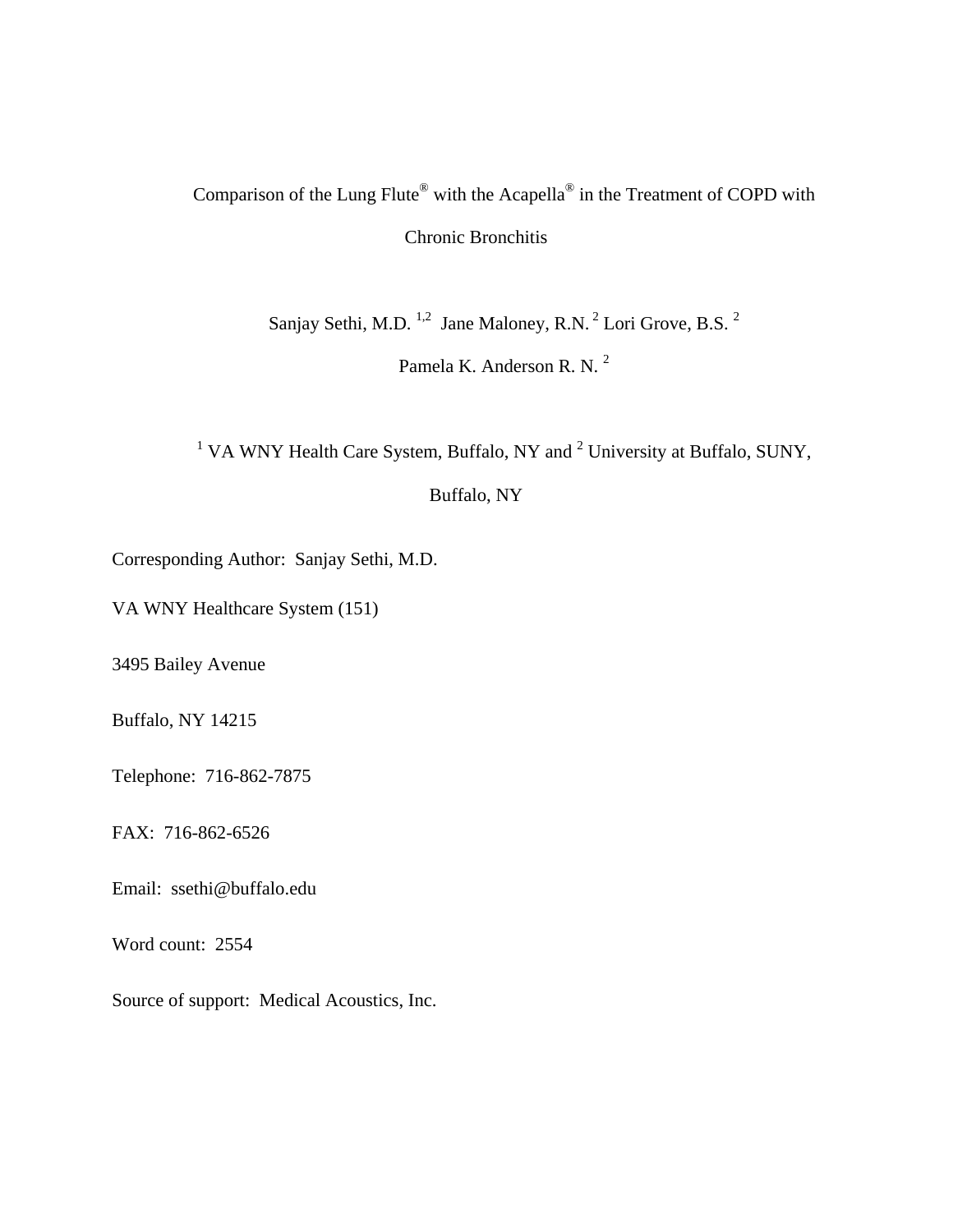## **ABSTRACT**

Chronic obstructive pulmonary disease (COPD) is characterized by mucus hypersecretion that contributes to the morbidity and is associated with increased mortality. The Lung Flute® is a new oscillatory positive expiratory pressure (OPEP) device that produces a low frequency acoustic wave with vigorous exhalation that increases mucociliary clearance. We hypothesized that the Lung Flute®, used on a twice daily basis will provide clinical benefit to patients with COPD with chronic bronchitis. Acapella®, an OPEP device which is currently available and approved for the clearance of respiratory secretions was used as a comparator in a randomized open label eight week trial in 40 COPD patients. Thirty seven patients completed the study. For the primary end point, change in 24 hour dry sputum weight from baseline, the two treatments were equivalent. At 8 weeks, both devices improved symptoms as assessed by the Chronic COPD questionnaire as well as quality of life as assessed by St. George Respiratory questionnaire, with the Lung Flute® associated with larger changes than the Acapella®. There was no change in baseline lung function over 8 weeks in both arms. Adverse effects were minor, with only 1 patient discontinuing treatment because of musculoskeletal chest discomfort related to blowing vigorously in the Lung Flute<sup>®</sup> in the initial week of treatment. The Lung Flute<sup>®</sup> is a safe and effective OPEP treatment for mucus hypersecretion in COPD, and is equivalent to the Acapella® for this purpose.

Abstract Word Count: 234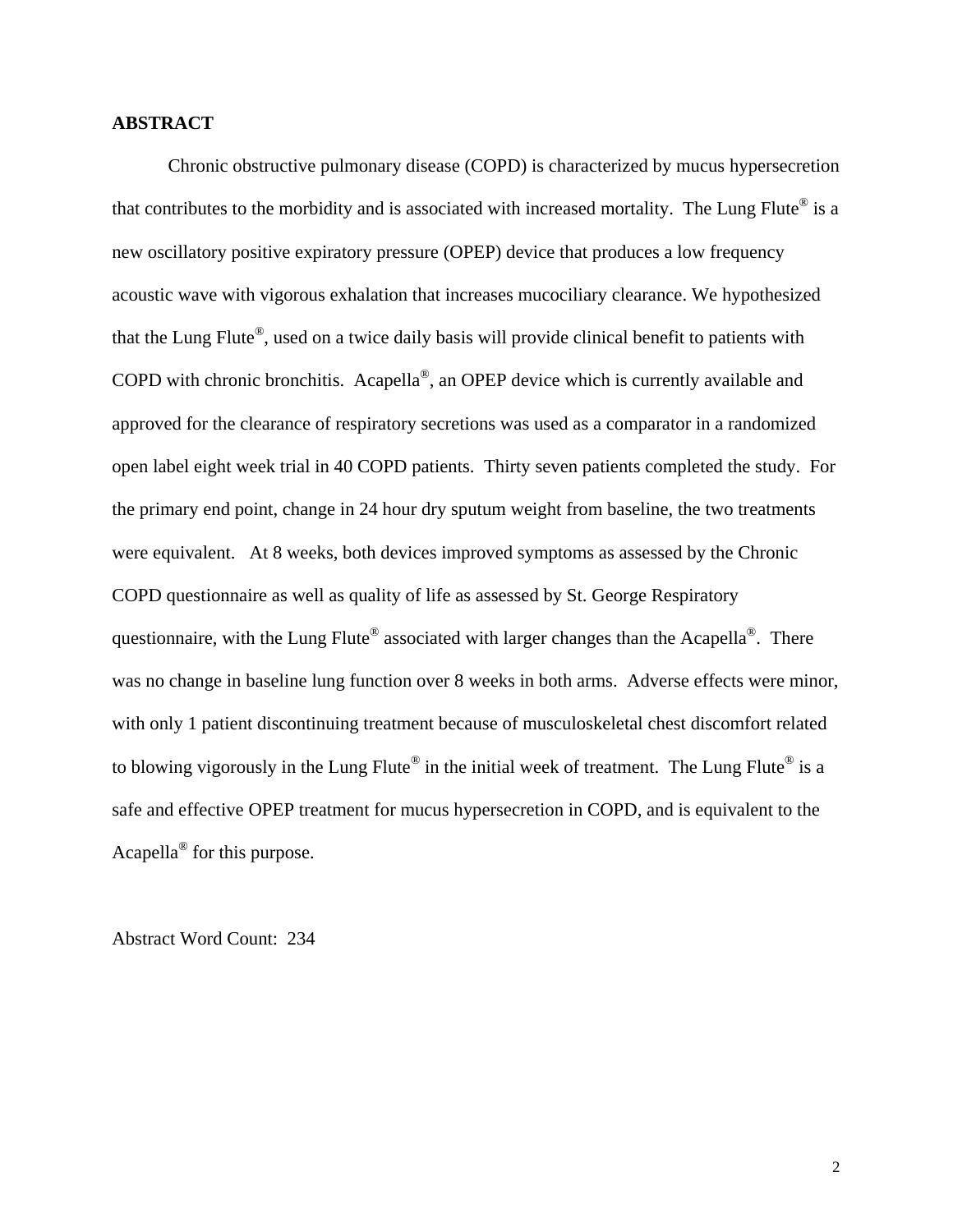Mucus hyperesecretion and impaired mucociliary clearance is a common problem in patients with COPD, and contributes significantly to the morbidity and mortality of this disease (1, 2). In spite of the need for efficacious, convenient and safe treatment for mucus hypersecretion, current choices are few with limited data to support their efficacy in COPD (3, 4). The Lung Flute<sup>®</sup> is a new small self-powered audio device that belongs to the family of Oscillatory Positive Expiratory Pressure (OPEP) devices, which includes the Flutter® and the Acapella<sup>®</sup> (5, 6). When blown into with an exhalation vigorous enough to make the reed oscillate, the Lung Flute® generates a sound wave of 16 to 22Hz with an output of 110 to 115 dB using 2.5cms  $H_2O$  of pressure. This sound wave has the ability to travel down the tracheobronchial tree and vibrate tracheobronchial secretions. This vibration enhances mucociliary clearance of the lower respiratory tract thereby resulting in the induction of sputum. This functionality of the Lung Flute<sup>®</sup> has been applied to sputum induction for diagnostic testing, for which it is currently a Food and Drug Administration (FDA) approved device.

We hypothesized that the ability of the Lung Flute<sup>®</sup> to enhance mucus clearance from the lower airways could be used for therapeutic purposes in COPD, if the device was used on a chronic basis. This report is the first systematic evaluation of the therapeutic application of the Lung Flute<sup>®</sup> in human subjects. The efficacy and safety of the Lung Flute<sup>®</sup> in a group of COPD patients with chronic bronchitis was compared with a predicate device, the Acapella® (Smiths Medical), which works on a similar principle and is available for therapeutic use in lung hypersecretory disorders. The primary end point of the study was the comparison of 24 hr dry sputum weights with the use of the Lung Flute<sup>®</sup> as compared to the Acapella<sup>®</sup>. Several secondary end points were assessed for efficacy and safety, including COPD symptoms, health status, spirometric lung function and daily albuterol use.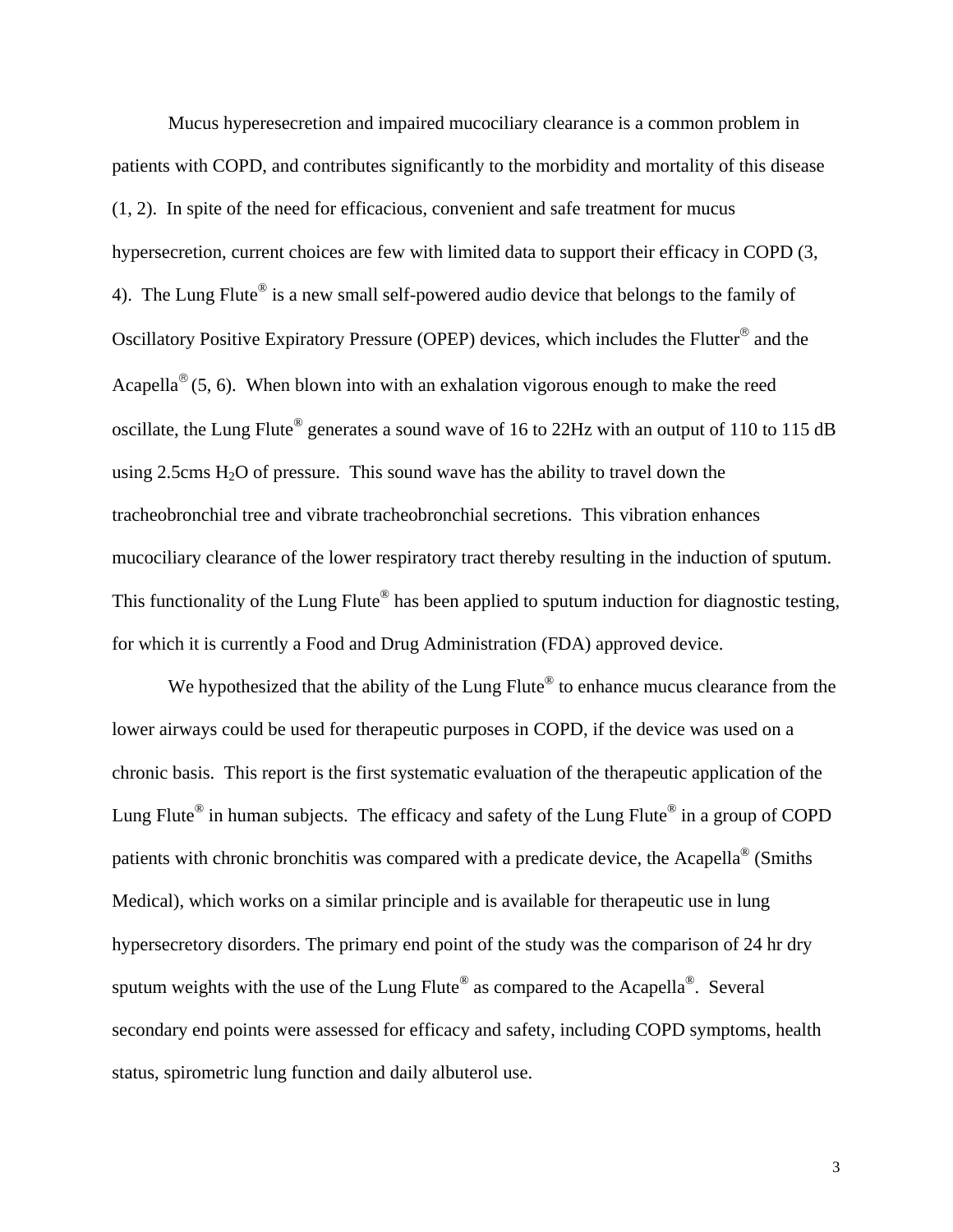## **Methods**

#### Study Design

This was an eight-week, randomized, controlled, two arm parallel study that was powered to demonstrate equivalency of the new device, the Lung Flute®, to the predicate device, the Acapella<sup>®</sup>. The study was open label. The clinical trial registration number of this trial is NCT00560105.

#### Subjects

The study was approved by the Human Studies subcommittee for the VA WNY Healthcare system. We planned to enroll 40 subjects with COPD with chronic bronchitis at a single center (Buffalo VA Medical Center). Inclusion criteria were: a) at least 40 yrs of age, b) presence of airflow obstruction by spirometry (GOLD Stage 2-4), c) presence of chronic bronchitis, i.e. cough productive of sputum on most days of the week, d) current smoker or ex-smoker with at least 10 pack yrs of smoking history (7). Exclusion criteria were a) exacerbation of COPD or hospitalization for COPD within 8 weeks prior to enrollment, b) predominant asthma and bronchiectasis by clinical assessment, c) history of cough syncope d) pregnant or nursing women e) inability to comply with study procedures.

### **Procedures**

The study consisted of a screening visit, two weeks of intervention–free run-in, a randomization visit and then on treatment clinic visits at 1, 2, 4, 6, and 8 weeks. Participants who met the inclusion/exclusion criteria on screening were enrolled and provided with a daily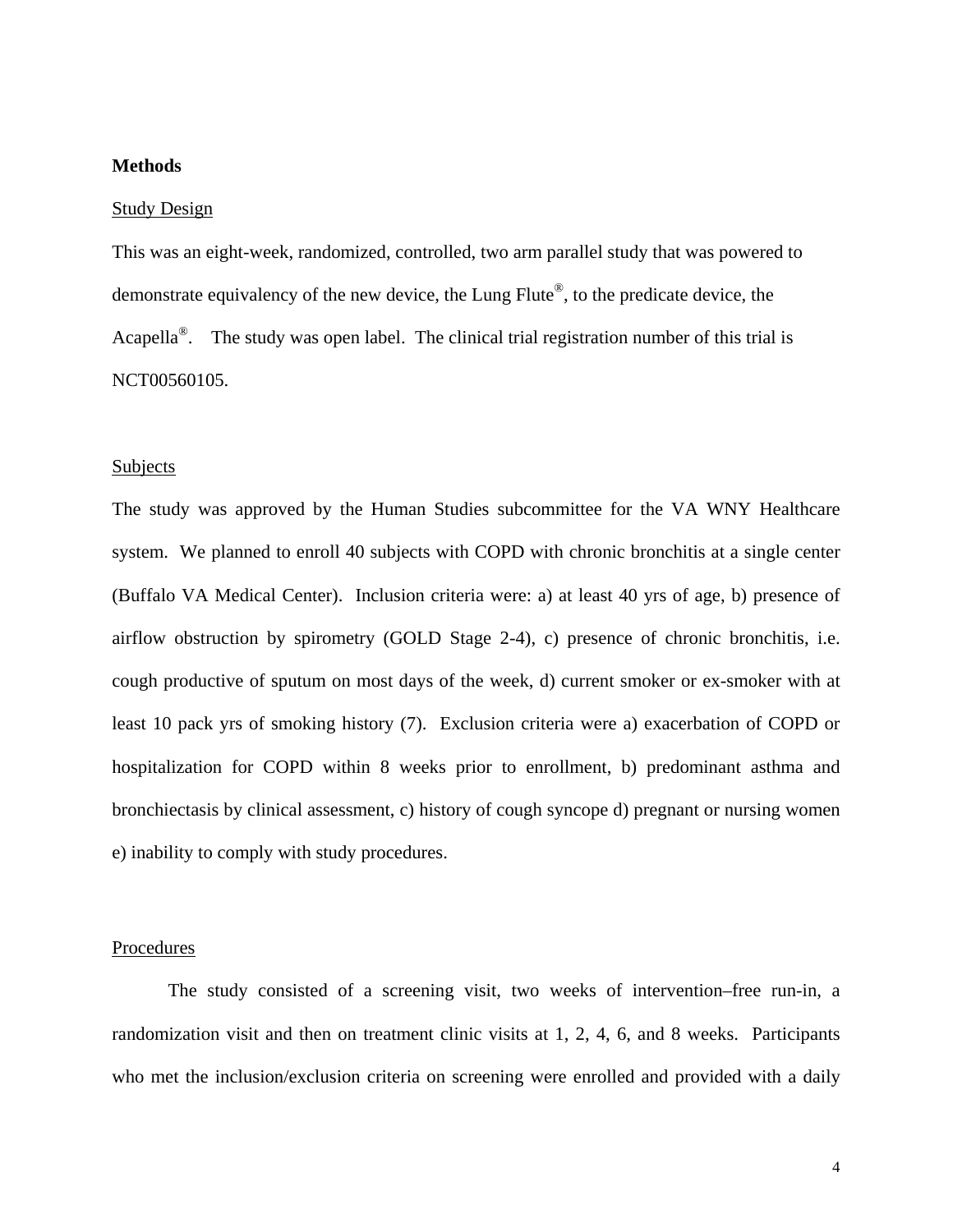paper dairy to record symptoms and rescue albuterol use. In addition they were instructed to provide two 24 hr sputum collections over the next 2 weeks. A randomization visit was done within 2 weeks of the enrollment visit. Participants who were compliant with the 24 hr sputum collection and at least 50% of the daily dairy entries were randomized to either the Lung Flute® or the Acapella®. Randomization was done by a pre-specified randomization table. Detailed instructions for the use of either device were provided as follows. For the Acapella®, participants were instructed to watch the instructional video provided by the manufacturer, the device was adjusted for the participant as per the manufacturer's instructions, and they were instructed to use the device twice a day for 2 cycles consisting of 20 breaths followed by 3 huff coughs. For the Lung Flute®, participants were instructed to blow twice in to the device vigorously enough to make the reed oscillate, followed by 5 normal breaths. This was repeated 10 times, followed by 3 huff coughs to complete 1 cycle. Two such cycles were recommended twice a day. Baseline Spirometry, Clinical COPD questionnaire (CCQ) and St. George's Respiratory Questionnaire (SGRQ) were obtained at the randomization visit (8-10).

Participants were instructed to complete a daily dairy every evening in which they recorded their breathlessness, cough and sputum severity on the breathlessness, cough and sputum scale (BCSS), as well as the number of puffs of rescue albuterol used in the past 24 hrs (11). At each subsequent on therapy clinic visit, 24 hour sputum samples were collected, a clinical examination was performed, adverse effects were recorded and daily diaries were collected. In addition, at the end of therapy 8 week visit, spirometry, CCQ and SGRQ were completed. The Lung Flutes<sup>®</sup> were replaced at every visit and the patient was instructed to use each Lung Flute® for 1 week.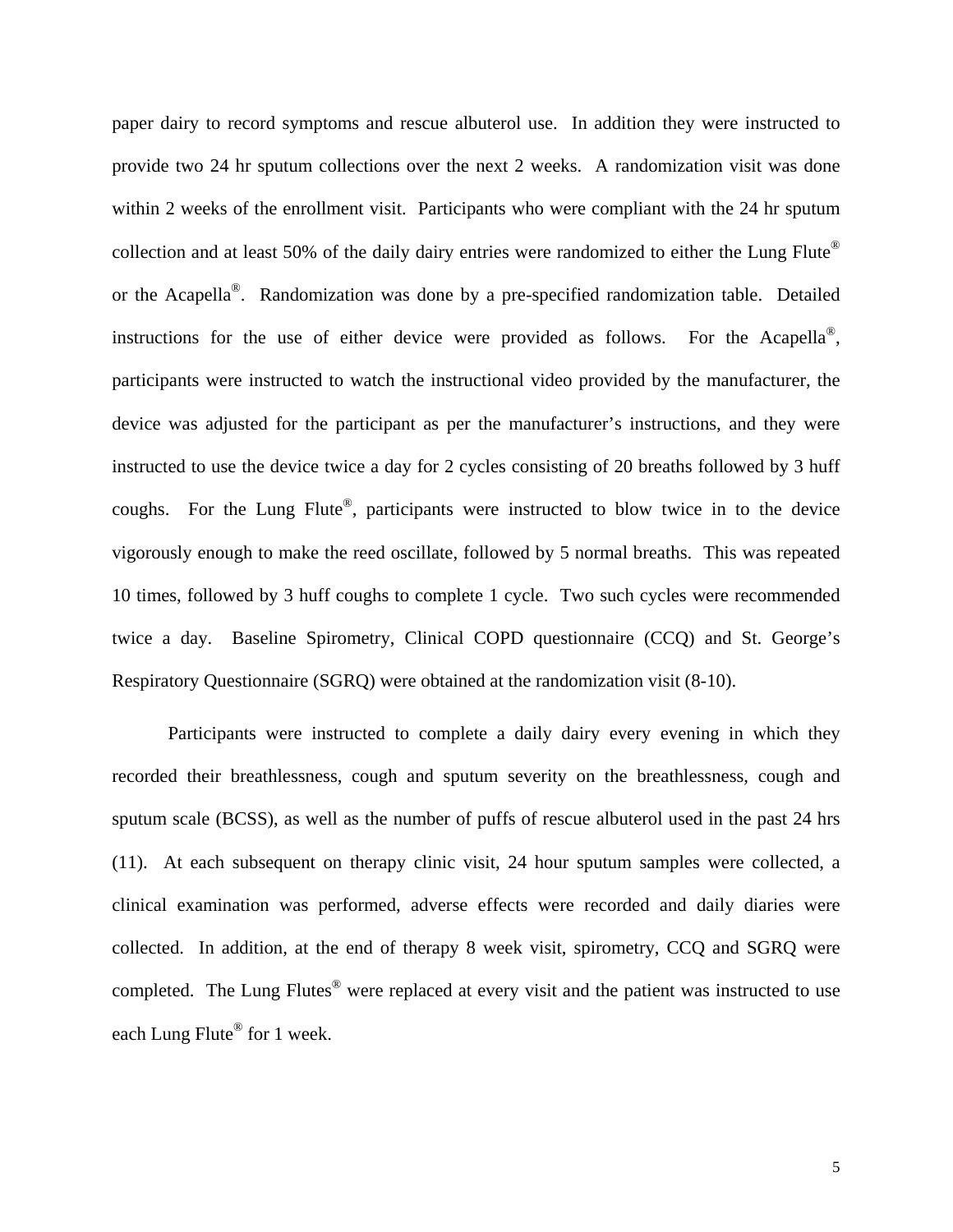## Dry Sputum Weights

Twenty four hr sputum collections were transferred to pre-weighed centrifuge tubes and weight of total sputum was measured. All samples were then centrifuged at 10,000g for 10mins at  $4^{\circ}$ C, and the supernatant obtained was removed. The residual pellet and tube were re-weighed and the dry sputum weight was obtained by subtracting the tube weight from the value obtained.

## Data analysis

 The primary endpoint of dry sputum weight was assessed by using mixed models. Mixed models were also used to determine changes in daily BCSS scores and use of inhaled albuterol from baseline in the two groups of patients. Secondary end-points of changes between baseline and week 8 in spirometric measures, SGRQ and CCQ were assessed by paired t tests. A  $p<0.05$ was considered significant.

## **Results**

#### **Participants**

 We enrolled 45 subjects, of which 5 subjects either did not meet the initial inclusion/exclusion criteria (n=3) or did not meet the compliance criteria between the enrollment and randomization visit (n=2). Of the 40 subjects who were randomized, 20 each were randomized to the 2 devices. Of these 40 subjects, 37 completed the study. Of the 3 subjects who did not complete the study, one was randomized to the Acapella<sup>®</sup> (participant was noncompliant with study instructions) and 2 were randomized to the Lung Flute<sup>®</sup> (1 discontinued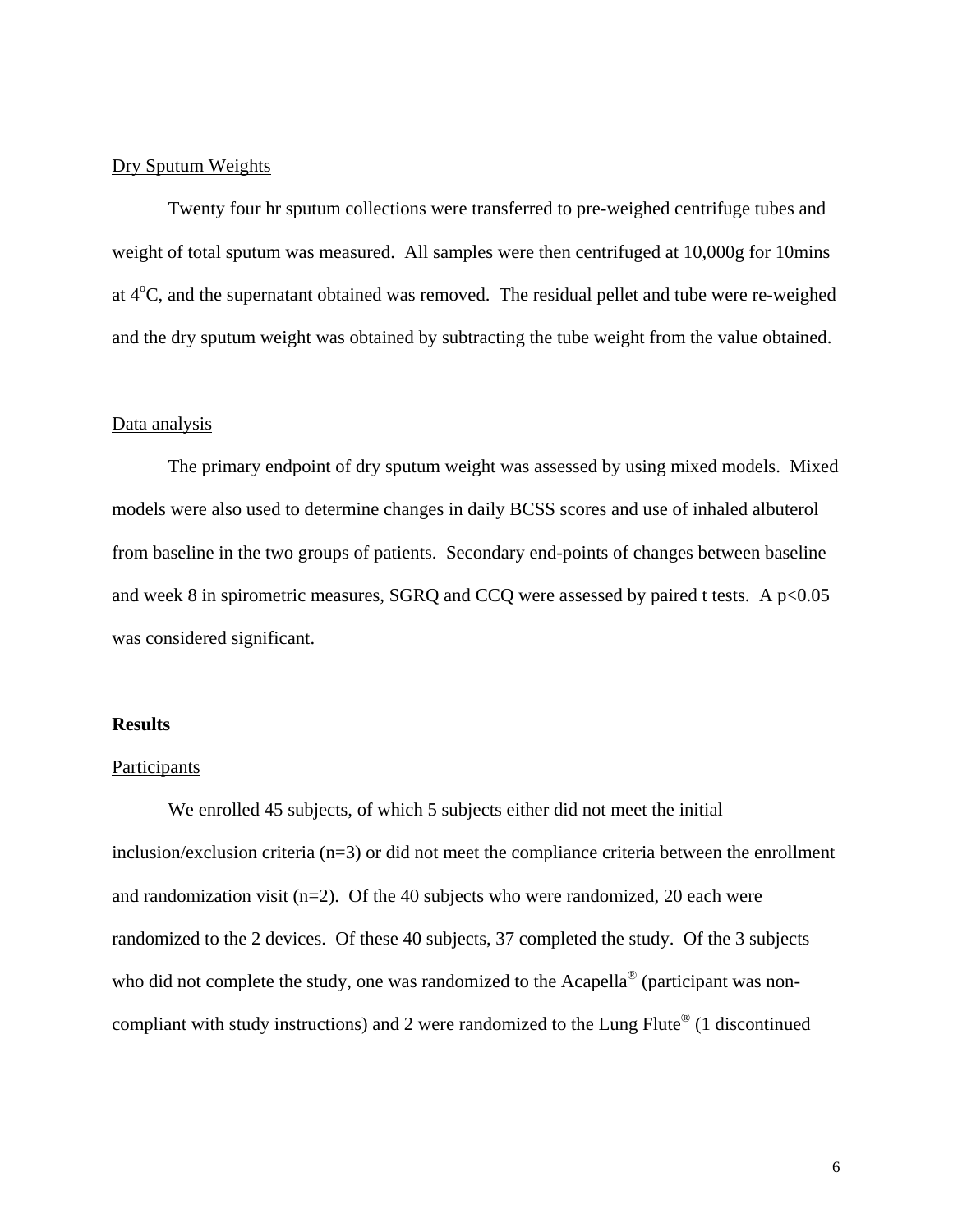Lung Flute® after 1 week of use because of musculoskeletal chest discomfort with use of the device and 1 was non-compliant with study instructions).

Baseline clinical characteristics of the forty subjects randomized into the study are described in Table 1. There were no statistically significant differences in the demographics, smoke exposure history and lung function between the subjects enrolled in the two arms of the study.

## Comparison of dry sputum weights between the Lung Flute<sup>®</sup> and the Acapella<sup>®</sup>

 In order to test the overall treatment effect on dry sputum weight over the course of the study, mixed effects analysis were performed. These models allow us to account for the longitudinal nature of the data. We assumed that the observations collected within each patient were correlated; however, observations collected across patients were assumed to be independent. Dry sputum weights obtained prior to and at randomization were regarded as baseline measurements, while those obtained at week 1, 2, 4, 6 and 8 were examined for treatment effects. Neither device use had a statistically significant sustained effect on 24 hr sputum volumes (Figure 1). Furthermore, we did not find any difference between the effects of the Lung Flute<sup>®</sup> vs. Acapella<sup>®</sup> on the dry sputum weight over the course of the study ( $p = 0.94$ ).

## Spirometry Results

Spirometric data was collected primarily to document safety of the interventions. Preand Post-bronchodilator spirometry was obtained at the randomization visit and at Week 8. Though there were small improvements in the parameters in both arms, there were no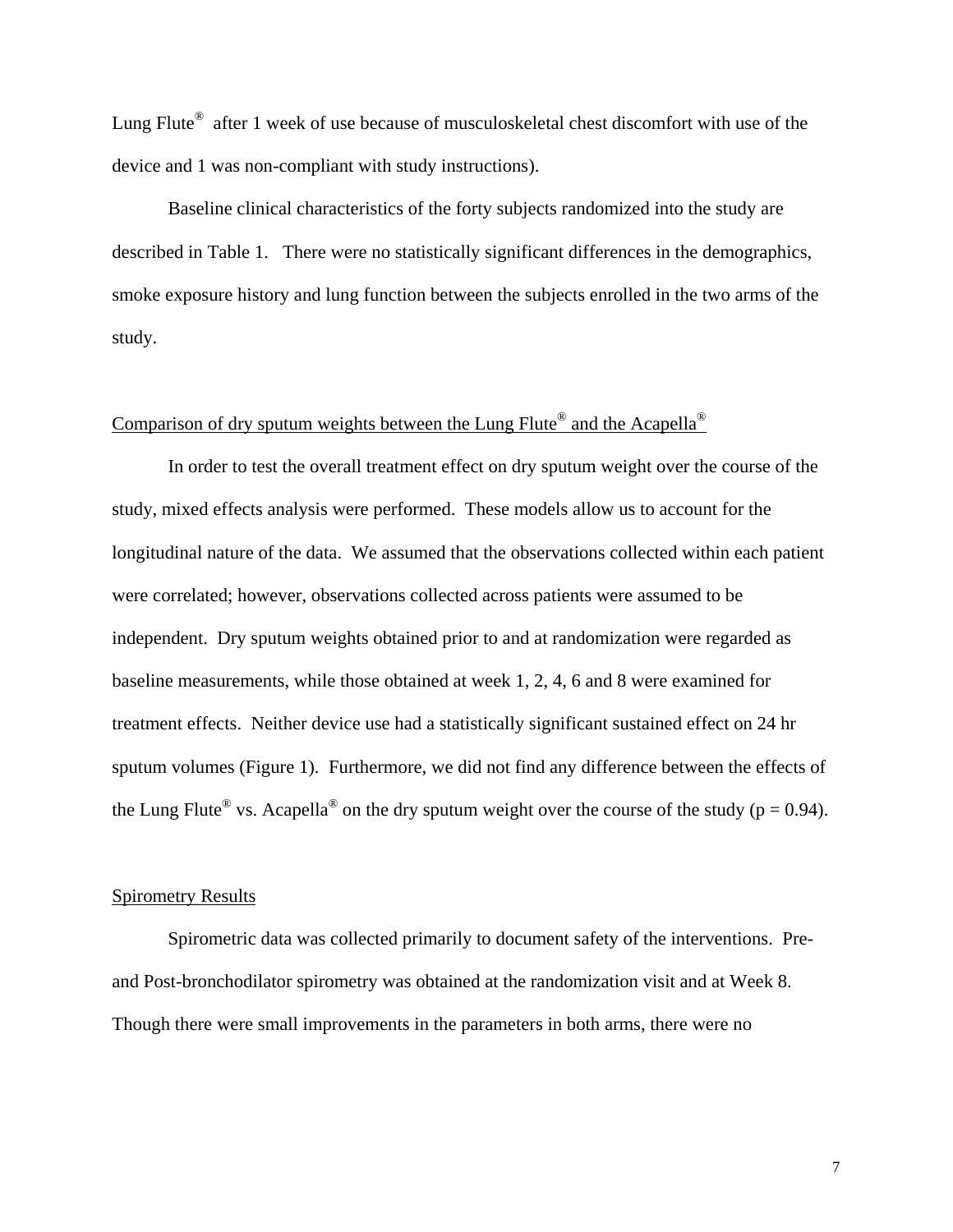statistically significant differences in the post-bronchodilator values from baseline in any of the spirometric measures (Table 2).

## CCQ Results

The CCQ is an objective validated tool to assess COPD symptoms. CCQ was measured at the randomization visit and at the end of the study visit at week 8. There was a significant improvement in the CCQ (3.24  $\pm$  0.30 at randomization, 2.82  $\pm$  0.26, mean decrease of 0.41 units,  $p = 0.007$ , paired t-test) in patients who were using the Lung Flute<sup>®</sup>. A smaller and statistically non-significant improvement in the CCQ (2.53  $\pm$  0.20 at randomization, 2.29  $\pm$  0.25, mean decrease of 0.24 units,  $p = 0.16$ ) was seen in patients who were using the Acapella<sup>®</sup> (Figure 2). The change in CCQ was not statistically different between the two treatments  $(p=0.44)$ . The minimal important difference (MID) for the CCQ is 0.4 units, which was met on an average by the patients in the Lung Flute<sup>®</sup> arm but not the Acapella<sup>®</sup> arm. These results demonstrate a greater efficacy of the Lung Flute® in improving COPD symptoms as compared to the Acapella and this efficacy was clinically meaningful.

## SGRQ results

 SGRQ is a well validated, widely used health status questionnaire specific for COPD. Its MID is 4 units. With the Lung Flute<sup>®</sup>, an improvement is health status of  $4.71 \pm 2.53$  (SEM) units in the total SGRQ score was seen at the end of study (8 weeks) visit as compared to the randomization. This difference in total SGRQ score was however not statistically significant (p =0.08). Improvements were noted in all 3 domains of symptoms, activity and impact of the SGRQ (Table 3). With the use of the Acapella®, small non-statistically significant changes in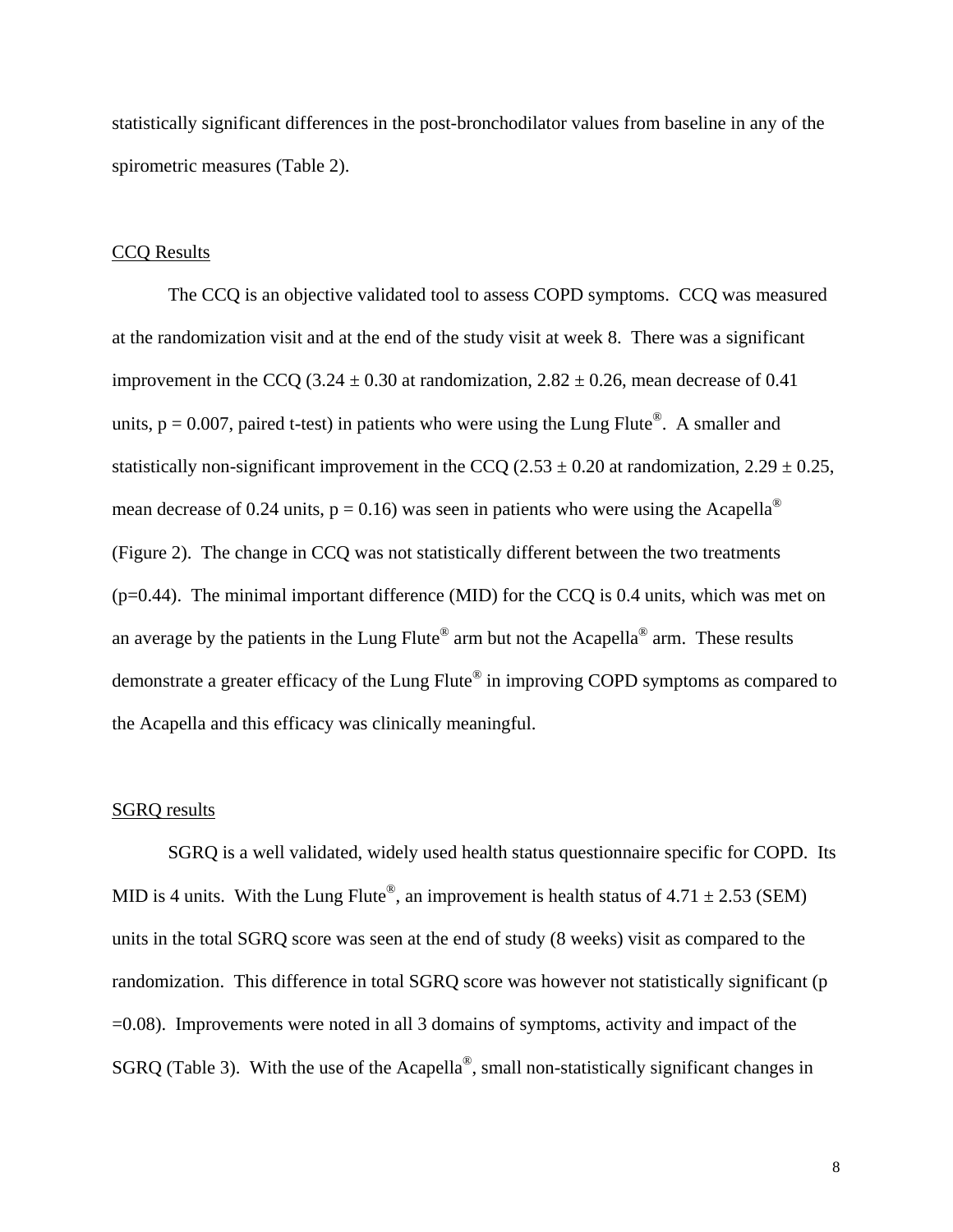total SGRQ (0.44  $\pm$  1.82 units), as well as in the domain scores were seen (Table 3). The change in SGRQ total score was not statistically different between the two treatments ( $p=0.19$ ). These results suggest that the Lung Flute<sup>®</sup> had a larger effect on improvement of quality of life in COPD than the Acapella®.

## BCSS and Albuterol use

Breathlessness cough and sputum score is a well validated measure of daily symptoms of COPD, with a MID of 0.3 units. In a mixed model analysis, with the Acapella<sup>®</sup>, a mean  $\pm$  SEM decline of  $0.35 \pm 0.18$  units in the BCSS from  $2.82 \pm 0.10$  units pre-treatment to  $2.43 \pm 0.05$  units during treatment was seen (p=0.05). Use of Lung Flute<sup>®</sup> resulted in a mean  $\pm$  SEM decline of 0.26  $\pm$ 0.18 units in the BCSS from  $3.79 \pm 0.10$  units pre-treatment to  $3.63 \pm 0.05$  units during treatment was seen ( $p=0.16$ ). The changes were statistically similar in the two treatment arms ( $p= 0.72$ ). Both devices improved symptoms assessed by the BCSS score, with the Acapella® showing a larger effect which reached the threshold of a minor clinically important improvement. Reported daily albuterol use did not change significantly in either arm.

## Adverse effects

 There were no serious adverse events or mortality in this study. Only 1 person dropped out of the study at week 1, because of musculoskeletal chest discomfort with blowing in the Lung Flute<sup>®</sup>. Three other patients complained of similar discomfort at week 1, however, these 3 patients continued in the study and the chest discomfort resolved spontaneously in spite of continuing use of the device. The Acapella® was not associated with such chest discomfort. The most common adverse effect were cold symptoms, 6 episodes were seen in the Acapella® arm while 3 such episodes were seen in the Lung Flute<sup>®</sup> arm. Two COPD exacerbations occurred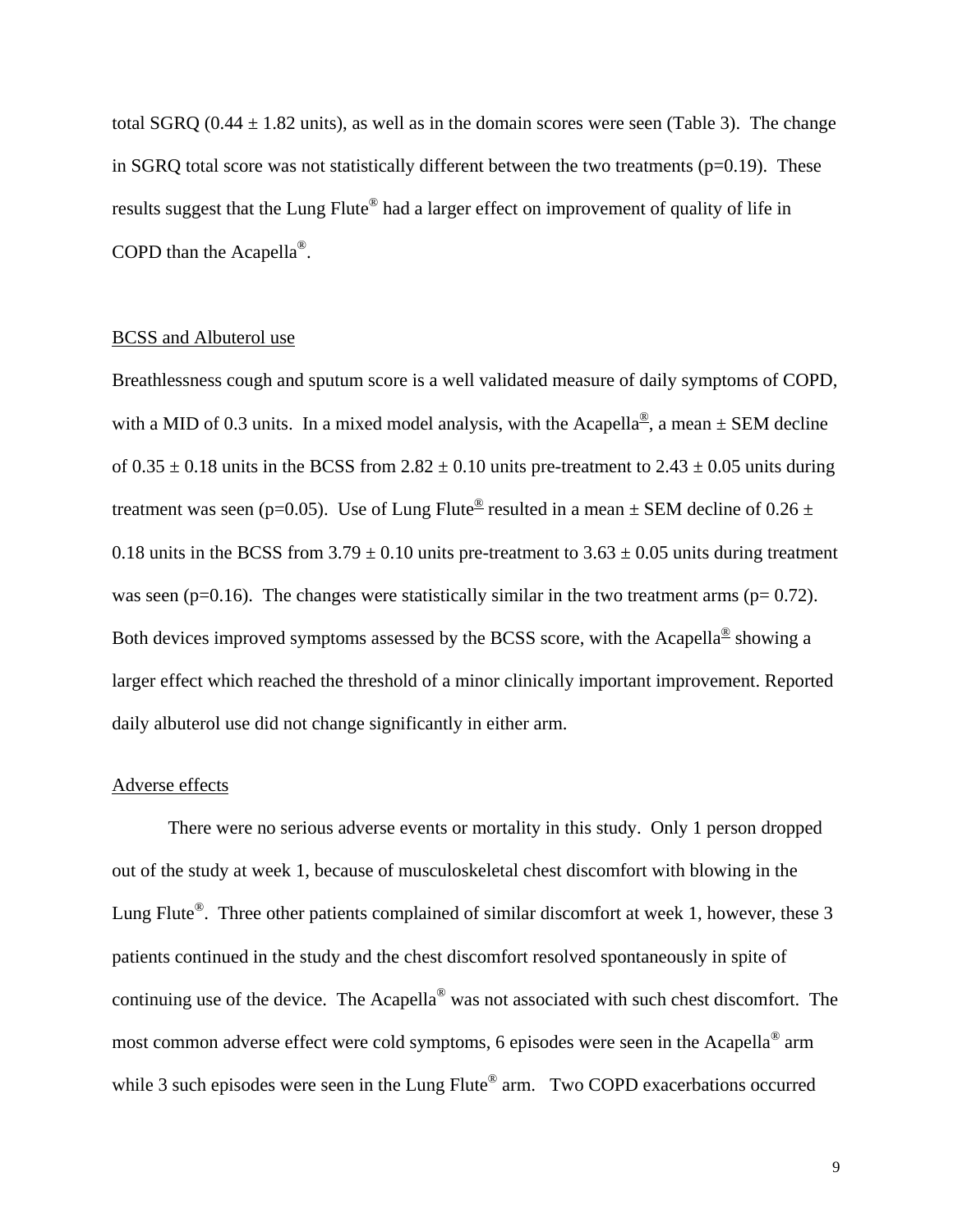during the study, both in patients using the Lung Flute<sup>®</sup>. Table 4 lists all the adverse effects observed in the study that were respiratory or thought to be possibly related to the study devices.

## **Discussion**

The Lung Flute<sup>®</sup> has been shown to be efficacious in inducing sputum when used once and is approved for such use to obtain diagnostic sputum samples. In this first study of repeated use for therapeutic purposes, the Lung Flute<sup>®</sup> was equivalent to a similar device, the Acapella<sup>®</sup>, in its effects on 24 hour dry sputum weight. However, a consistent increase in dry sputum weight was not seen with either device in this study, which is consistent with observations made in other studies with other mechanical treatments of lung hypersecretory disorders (3, 5, 6). In this and other studies, patients do appear to benefit from these treatments. This would suggest that dry sputum weight is not a good correlate of clinical efficacy of measures to improve lung clearance. The measurement of dry sputum weight is confounded by salivary contamination, day to day variability, swallowing, and its inability to detect changes in ease of expectoration.

Clinical benefit was also assessed in several secondary end points in this study. Both the Lung Flute® and the Acapella® improved COPD symptoms, which were assessed with two different measures, the CCQ and the BCSS. A larger reduction in symptoms was seen with the Lung Flute<sup>®</sup> with the CCQ, while the reverse was true with the BCSS. However, the differences between the two devices were not statistically significant. Disease related health status is an important efficacy end point in COPD. The Lung Flute® did show larger improvements in health status than the Acapella® as measured by the SGRQ, though the difference did not reach statistical significance. Though dry sputum weight did not change, subjective benefit in health status and symptoms is seen with OPEP treatment in COPD.

10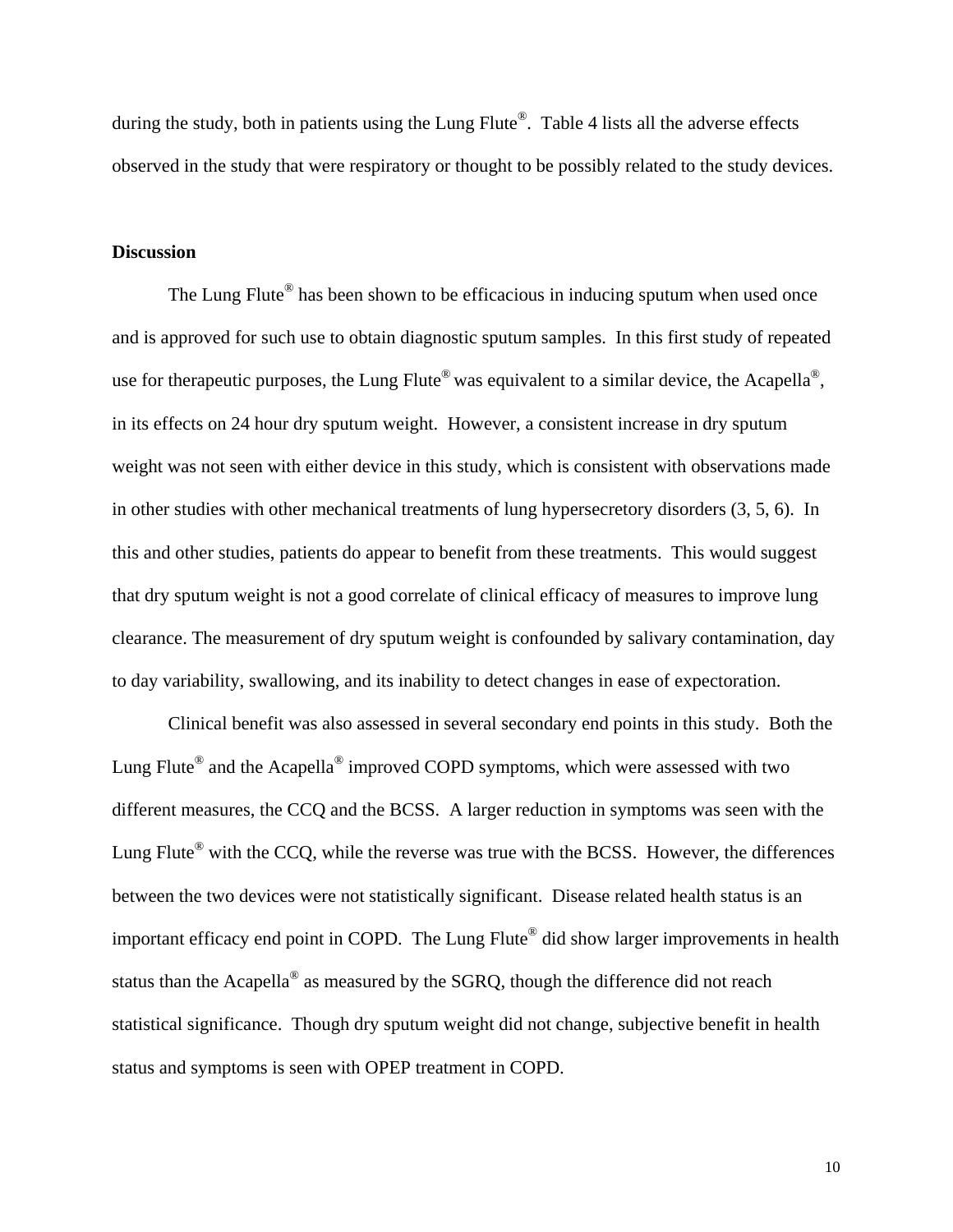The Lung Flute<sup>®</sup> and Acapella<sup>®</sup> were both well tolerated. As the Lung Flute<sup>®</sup> required vigorous exhalations to achieve oscillation of the reed, musculoskeletal discomfort was seen in 20% of patients in the first week. However, only 1 of 20 (5%) patients discontinued use of the device because of this discomfort, while in the other 3 patients it was transient. Other adverse events were minor and appeared to be unrelated to treatment. Transient throat irritation, which was the most common adverse effect with single use of the Lung Flute<sup>®</sup>, was not seen with chronic use.

The mechanism of action that results in clinical benefits of Lung Flute<sup>®</sup> and Acapella<sup>®</sup> in COPD is presumed to be increased mucocilary clearance of tracheobronchial secretions. However, a limitation of this study was the absence of measurement of mucociliary clearance. Other limitations of this study include the lack of blinding, which is difficult in device studies. The duration of the interventions was not long enough and the study was not large enough to determine if other parameters such as lung function and exacerbation frequency were impacted with the Lung Flute<sup>®</sup> or the Acapella<sup>®</sup>.

There is a paucity of treatments that have demonstrated efficacy in the treatment of mucus hypersecretion in COPD. Currently available mucolytics and expectorants are of unproven efficacy in COPD, and the beneficial effects of agents such as n-acetylcysteine and carbocisteine are more likely related to their antioxidant effects rather than their mucolytic effects (12, 13). Mechanical means to improve mucus clearance in hyperesecretory lung conditions including Oscillatory PEP devices such as the Acapella® and Flutter, chest vibration and percussion and breathing techniques have not been tested systematically in stable COPD . This study demonstrates that oscillatory PEP devices are of potential benefit in COPD patients

11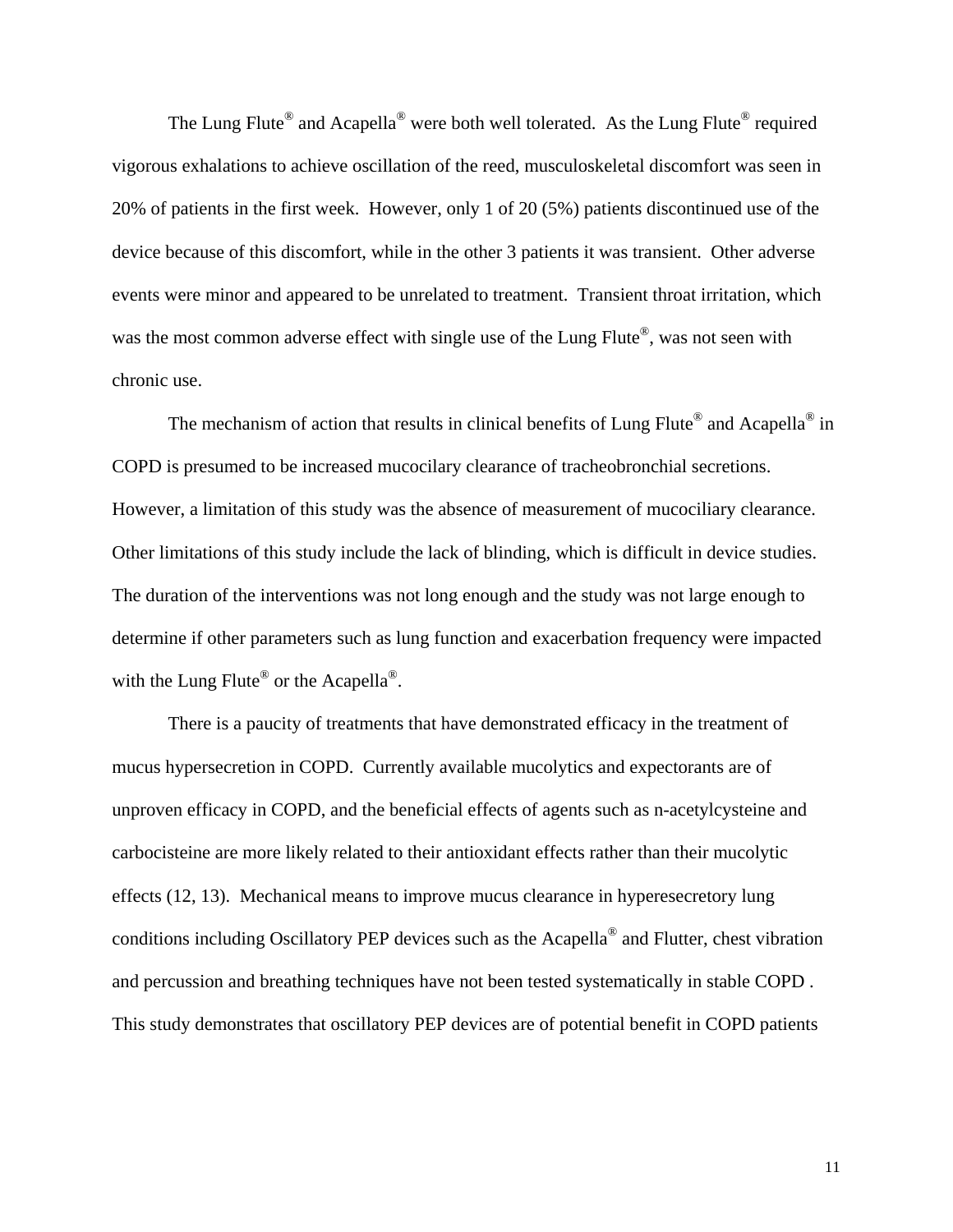with mucus hypersecretion. Further studies with the Lung Flute® should explore mechanisms and clinical benefit with longer term use in COPD and other hypersecretory lung diseases.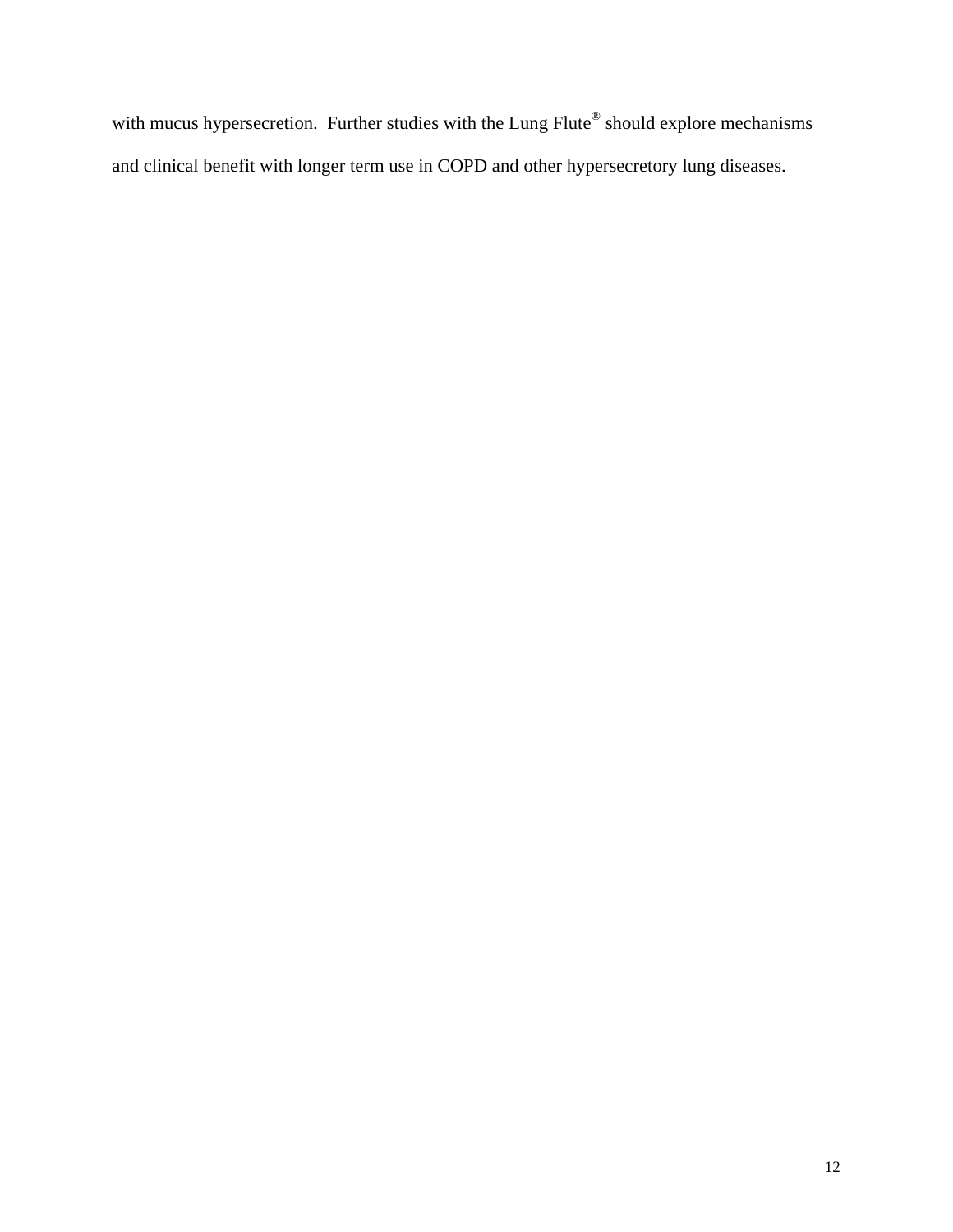Table 1. Subject demographics.

| Characteristic               | Lung Flute <sup>®</sup> | Acapella <sup>®</sup> | p value |
|------------------------------|-------------------------|-----------------------|---------|
| Age                          | $64.0 \pm 2.4$          | $60.9 \pm 1.6$        | 0.28    |
| <b>Sex</b>                   | 13 men                  | 15 men                | 0.73    |
|                              | 7 women                 | 5 women               |         |
| Race                         | 17 white                | 15 white              | 0.69    |
|                              | 3 African American      | 5 African American    |         |
| Pack yrs smoking             | $50.8 \pm 3.5$          | $58.3 \pm 6.6$        | 0.32    |
| Current smoker               | 11 ex, 9 current        | 7 ex, 13 current      | 0.34    |
| $FEV1$ (liters)              | $1.41 \pm 0.16$         | $1.43 \pm 0.12$       | 0.91    |
| FEV <sub>1</sub> % predicted | $48.3 \pm 3.6$          | $46.6 \pm 3.0$        | 0.72    |
| FVC (liters)                 | $3.07 \pm 0.23$         | $2.95 \pm 0.18$       | 0.67    |
| FVC%                         | $83.4 \pm 4.5$          | $75.2 \pm 3.4$        | 0.16    |
| $FEV1/FVC$ ratio             | $45.3 \pm 2.8$          | $48.4 \pm 2.8$        | 0.43    |

 $FEV<sub>1</sub> = Forced\t expiratory volume in 1 second, FVC = Forced\tvital capacity in 1 second.$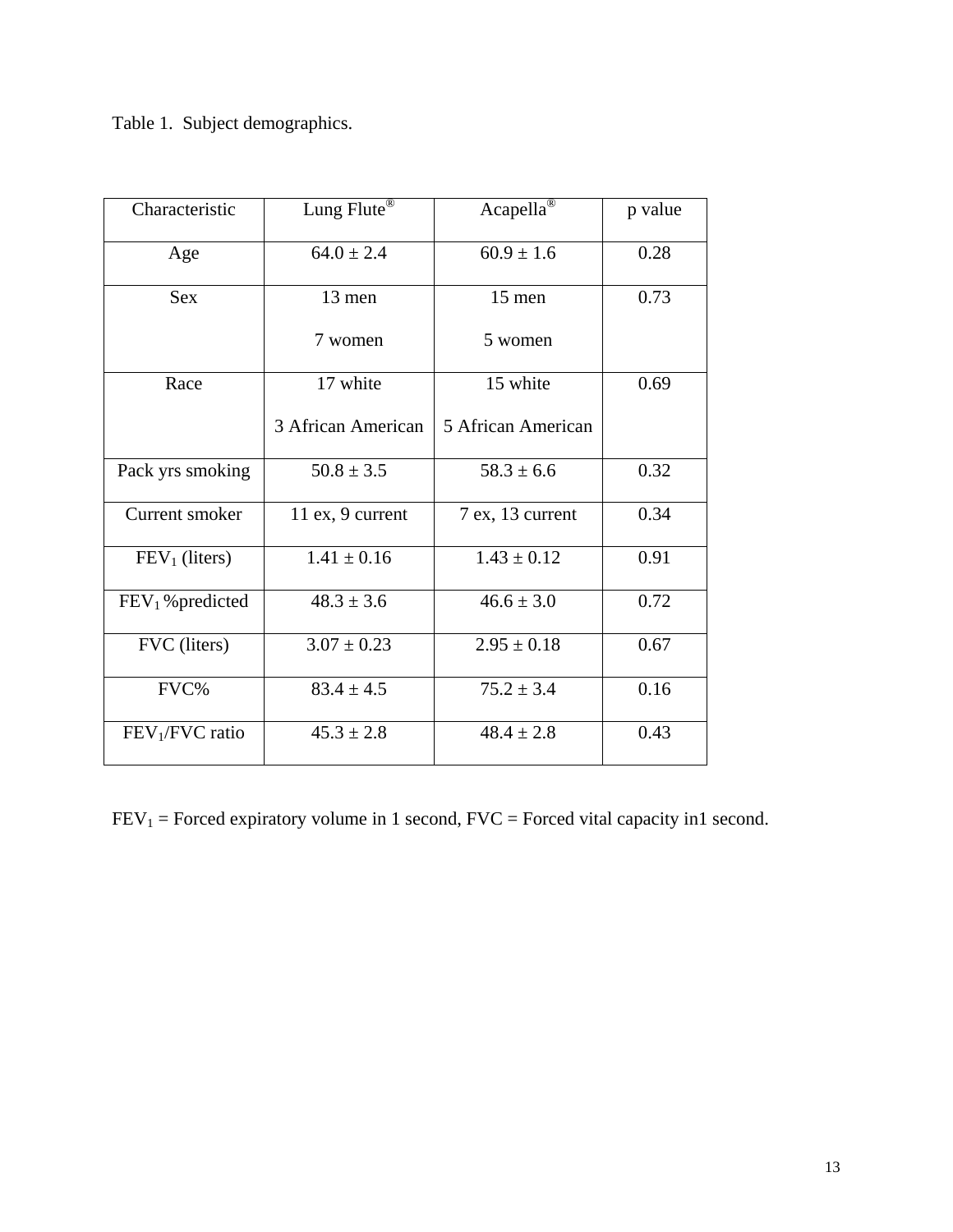|                                                             | Table 2. Comparison of spirometric lung function at Randomization visit and Week 8 visit in the |  |  |
|-------------------------------------------------------------|-------------------------------------------------------------------------------------------------|--|--|
| Lung Flute <sup>®</sup> and Acapella <sup>®</sup> patients. |                                                                                                 |  |  |

|                       |                  | Lung Flute <sup>®</sup> |       | $Acapella^{\circledR}$ |                 |         |  |
|-----------------------|------------------|-------------------------|-------|------------------------|-----------------|---------|--|
| Parameter             | Randomization    | 8 week visit            | p     | Randomization          | 8 week visit    | p value |  |
|                       |                  |                         | value |                        |                 |         |  |
| $FEV1$ (liters)       | $1.38 \pm 0.14$  | $1.44 \pm 0.19$         | 0.55  | $1.43 \pm 0.13$        | $1.49 \pm 0.14$ | 0.48    |  |
| $FEV1$ %              | $46.23 \pm 3.65$ | $47.9 \pm 4.83$         | 0.56  | $46.8 \pm 4.37$        | $48.6 \pm 4.16$ | 0.48    |  |
| predicted             |                  |                         |       |                        |                 |         |  |
| FVC (liters)          | $3.27 \pm 0.25$  | $3.27 \pm 0.27$         | 0.95  | $3.01 \pm 0.18$        | $3.17 \pm 0.20$ | 0.13    |  |
| FVC %                 | $83.9 \pm 4.39$  | $84.6 \pm 5.45$         | 0.80  | $75.9 \pm 4.58$        | $80.5 \pm 4.35$ | 0.09    |  |
| predicted             |                  |                         |       |                        |                 |         |  |
| FEV <sub>1</sub> /FVC | $42.6 \pm 2.60$  | $44.0 \pm 3.51$         | 0.43  | $46.8 \pm 2.95$        | $47.5 \pm 3.04$ | 0.77    |  |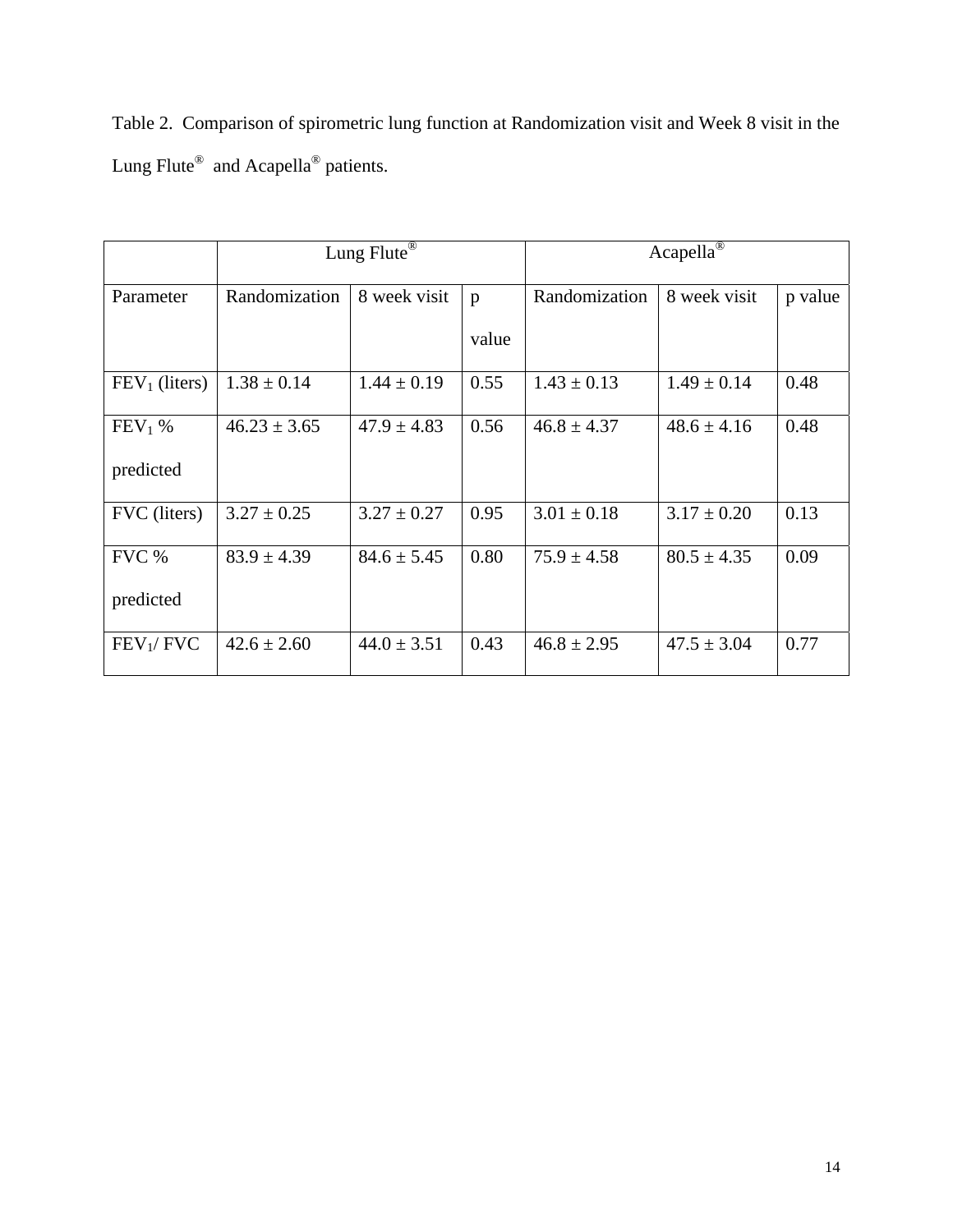| Score                  | Total           | Total      | $\mathbf{P}$ | Symptoms        | Symptoms       | p     | Activity   | Activity   | $\mathbf{P}$ | Impact          | Impact     | $\mathbf{p}$ |
|------------------------|-----------------|------------|--------------|-----------------|----------------|-------|------------|------------|--------------|-----------------|------------|--------------|
|                        | <b>Baseline</b> | <b>EOT</b> | value        | <b>Baseline</b> | <b>EOT</b>     | value | Baseline   | <b>EOT</b> | value        | <b>Baseline</b> | <b>EOT</b> | value        |
| Lung                   | $51.9 \pm$      | $47.2 \pm$ | 0.08         | $68.5 \pm 2.7$  | $65.1 \pm 3.9$ | 0.24  | $73.8 \pm$ | $67.8 \pm$ | 0.09         | $33.8 \pm$      | $29.3 \pm$ | 0.15         |
| Flute®                 | 3.1             | 4.1        |              |                 |                |       | 3.0        | 4.9        |              | 3.7             | 4.5        |              |
| $Acapella^{\circledR}$ | $45.5 \pm$      | $45.0 \pm$ | 0.81         | $63.6 \pm 4.2$  | $58.1 \pm 4.7$ | 0.18  | $61.8 \pm$ | 59.4 $\pm$ | 0.38         | $29.7 \pm$      | $32.2 \pm$ | 0.25         |
|                        | 3.6             | 4.2        |              |                 |                |       | 4.4        | 4.3        |              | 4.1             | 4.5        |              |

Table 3. SGRQ total and domain scores at baseline and week 8 (End of treatment, EOT).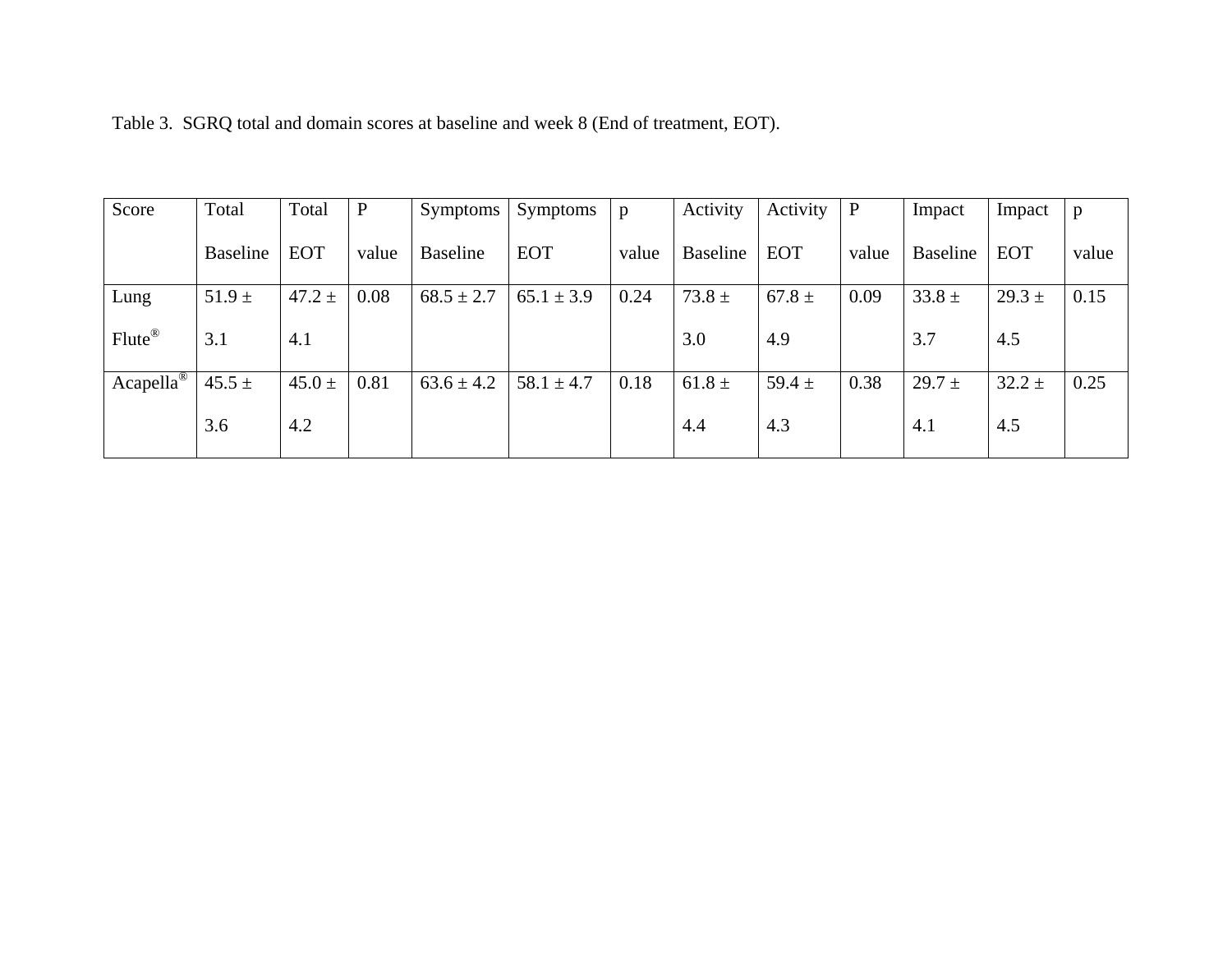Table 4. Respiratory and treatment emergent adverse events during the course of the study.

| <b>Adverse Event</b> | Lung Flute®    | Acapella <sup>®</sup> |
|----------------------|----------------|-----------------------|
| Cold                 | 3              | 6                     |
| Exacerbations of     | $\overline{2}$ | $\overline{0}$        |
| <b>COPD</b>          |                |                       |
| Musculoskeletal      | $\overline{4}$ | $\overline{0}$        |
| chest discomfort     |                |                       |
| Decreased            | $\overline{2}$ | $\mathbf{1}$          |
| sputum               |                |                       |
| Generalized          | $\overline{0}$ | 1                     |
| Weakness             |                |                       |
| Throat               | $\overline{0}$ | $\mathbf{1}$          |
| Discomfort           |                |                       |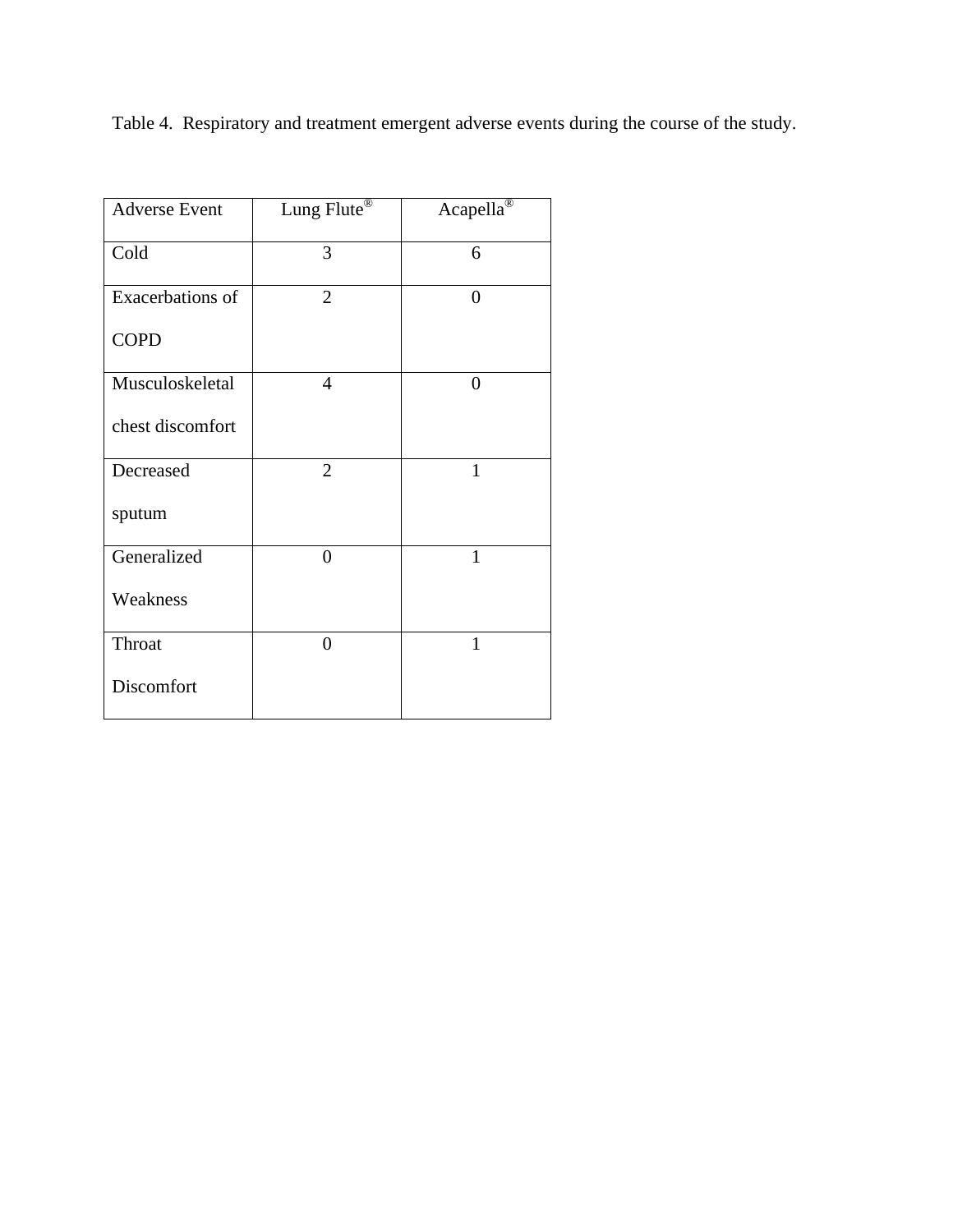Figure 1. Twenty four hours dry sputum weights (mean  $\pm$  1 SEM) during the course of the study. Week 0 represents averaged values from 2 sputum collections obtained between the screening and randomization visit.

a) Lung Flute®

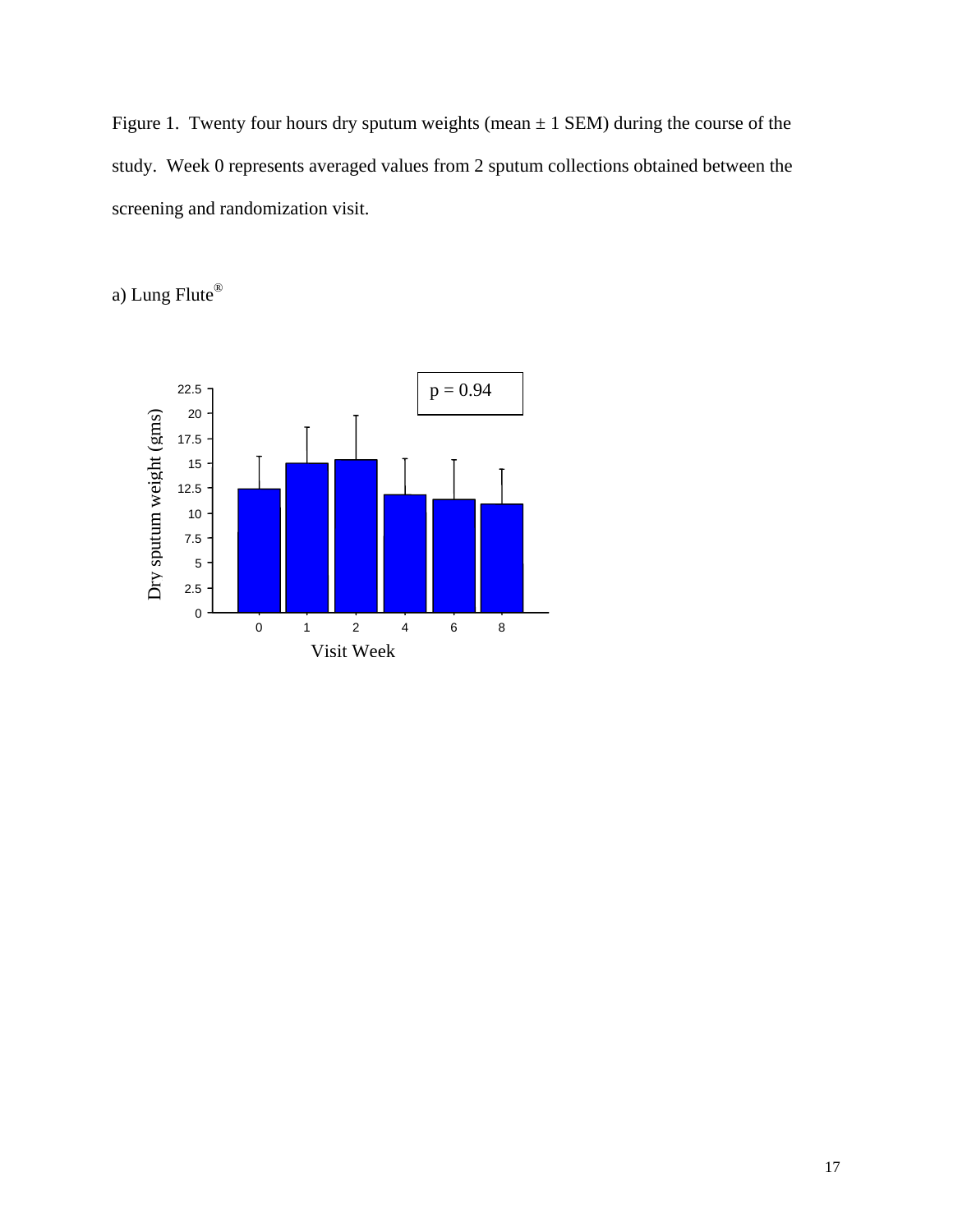# b) Acapella<sup>®</sup>

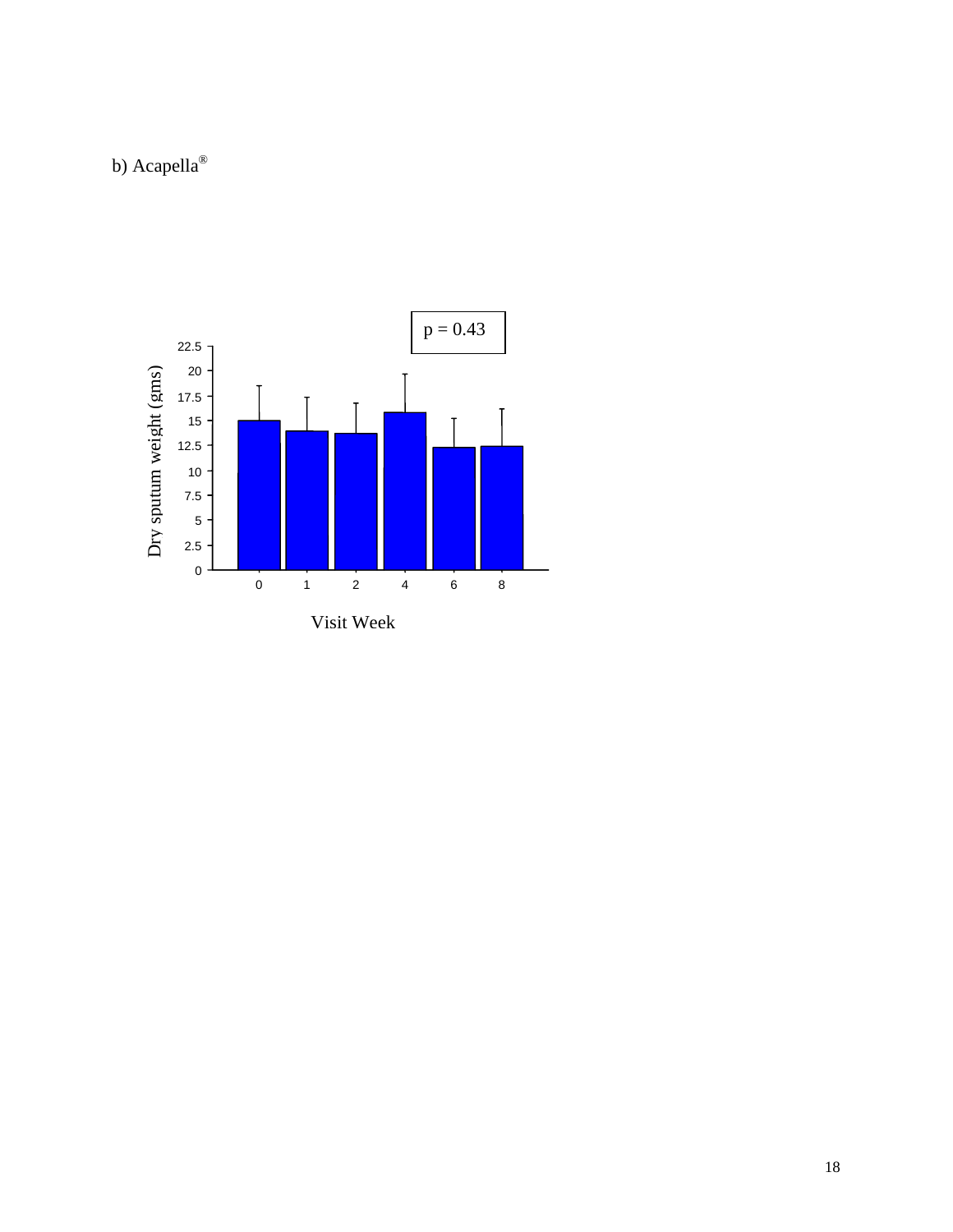Figure 2. Change in Chronic COPD questionnaire scores from Baseline to Week 8 (End of treatment, EOT). Each horizontal bar represents an individual patient. The p values are from paired t-tests.

a) Lung Flute®



Visit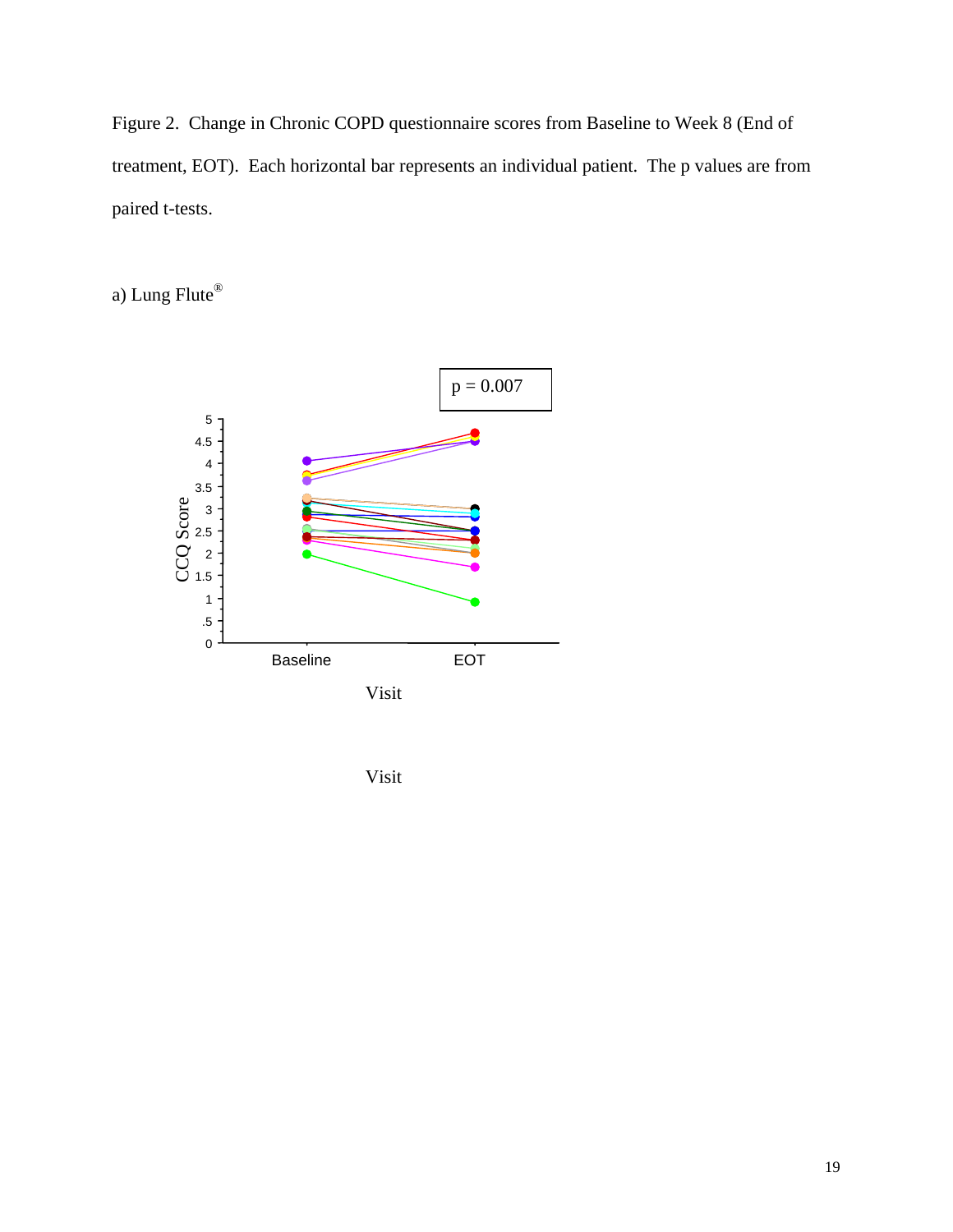# b) Acapella<sup>®</sup>